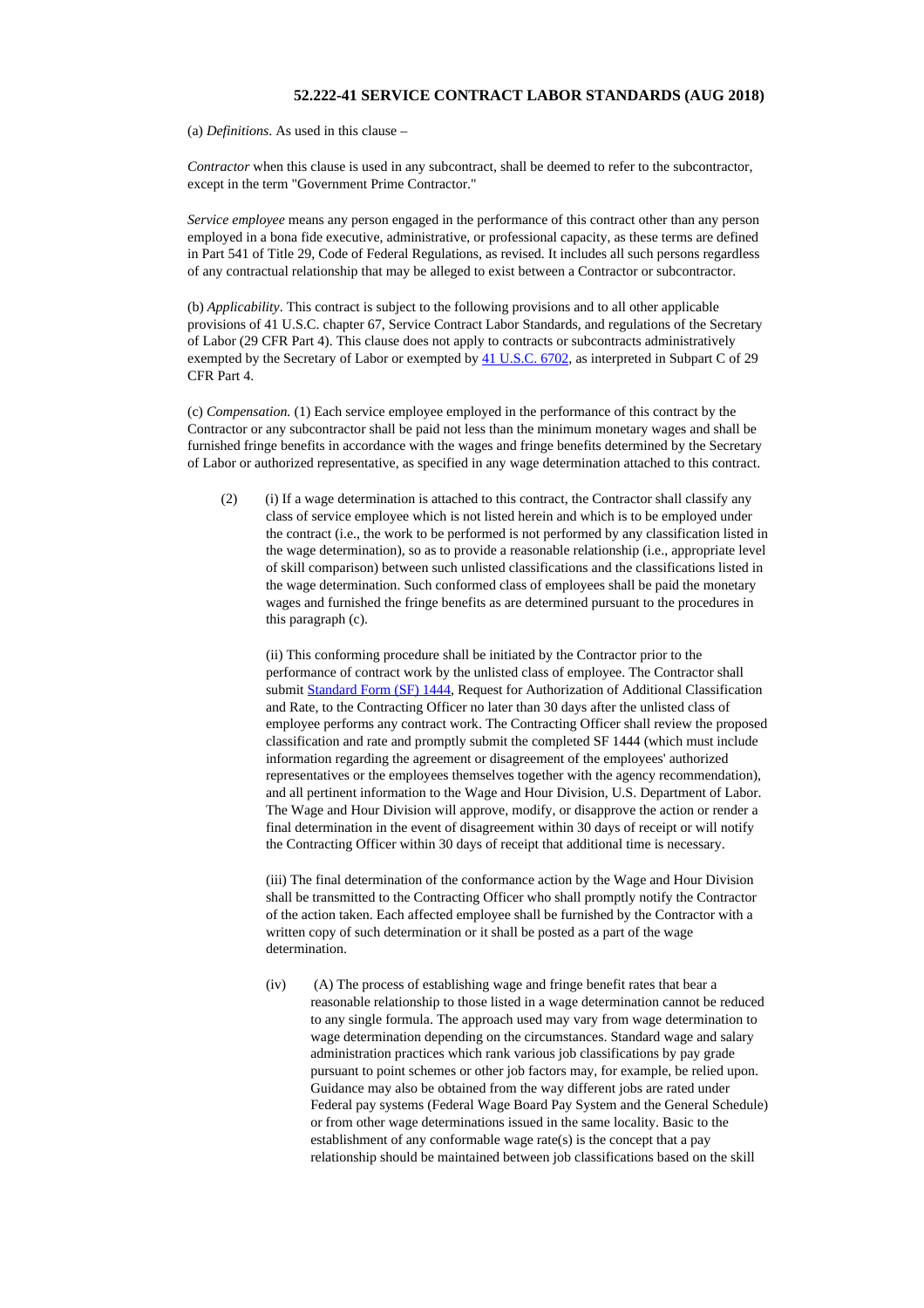required and the duties performed.

(B) In the case of a contract modification, an exercise of an option or extension of an existing contract, or in any other case where a Contractor succeeds a contract under which the classification in question was previously conformed pursuant to paragraph (c) of this clause, a new conformed wage rate and fringe benefits may be assigned to the conformed classification by indexing (i.e., adjusting) the previous conformed rate and fringe benefits by an amount equal to the average (mean) percentage increase (or decrease, where appropriate) between the wages and fringe benefits specified for all classifications to be used on the contract which are listed in the current wage determination, and those specified for the corresponding classifications in the previously applicable wage determination. Where conforming actions are accomplished in accordance with this paragraph prior to the performance of contract work by the unlisted class of employees, the Contractor shall advise the Contracting Officer of the action taken but the other procedures in subdivision (c)(2)(ii) of this clause need not be followed.

(C) No employee engaged in performing work on this contract shall in any event be paid less than the currently applicable minimum wage specified under section 6(a)(1) of the Fair Labor Standards Act of 1938, as amended.

(v) The wage rate and fringe benefits finally determined under this paragraph (c)(2) of this clause shall be paid to all employees performing in the classification from the first day on which contract work is performed by them in the classification. Failure to pay the unlisted employees the compensation agreed upon by the interested parties and/or finally determined by the Wage and Hour Division retroactive to the date such class of employees commenced contract work shall be a violation of the Service Contract Labor Standards statute and this contract.

(vi) Upon discovery of failure to comply with subparagraphs (b)(2) of this clause, the Wage and Hour Division shall make a final determination of conformed classification, wage rate, and/or fringe benefits which shall be retroactive to the date such class or classes of employees commenced contract work.

(3) Adjustment of Compensation. If the term of this contract is more than 1 year, the minimum monetary wages and fringe benefits required to be paid or furnished thereunder to service employees under the contract shall be subject to adjustment after 1 year and not less often than once every 2 years, under wage determinations issued by the Wage and Hour Division.

(d) *Obligation to Furnish Fringe Benefits*. The Contractor or subcontractor may discharge the obligation to furnish fringe benefits specified in the attachment or determined under subparagraph  $(c)(2)$  of this clause by furnishing equivalent combinations of bona fide fringe benefits, or by making equivalent or differential cash payments, only in accordance with Subpart D of 29 CFR Part 4.

(e) *Minimum Wage*. In the absence of a minimum wage attachment for this contract, neither the Contractor nor any subcontractor under this contract shall pay any person performing work under this contract (regardless of whether the person is a service employee) less than the minimum wage specified by section 6(a)(1) of the Fair Labor Standards Act of 1938. Nothing in this clause shall relieve the Contractor or any subcontractor of any other obligation under law or contract for payment of a higher wage to any employee.

(f) *Successor Contracts*. If this contract succeeds a contract subject to the Service Contract Labor Standards statute under which substantially the same services were furnished in the same locality and service employees were paid wages and fringe benefits provided for in a collective bargaining agreement, in the absence of the minimum wage attachment for this contract setting forth such collectively bargained wage rates and fringe benefits, neither the Contractor nor any subcontractor under this contract shall pay any service employee performing any of the contract work (regardless of whether or not such employee was employed under the predecessor contract), less than the wages and fringe benefits provided for in such collective bargaining agreement, to which such employee would have been entitled if employed under the predecessor contract, including accrued wages and fringe benefits and any prospective increases in wages and fringe benefits provided for under such agreement. No Contractor or subcontractor under this contract may be relieved of the foregoing obligation unless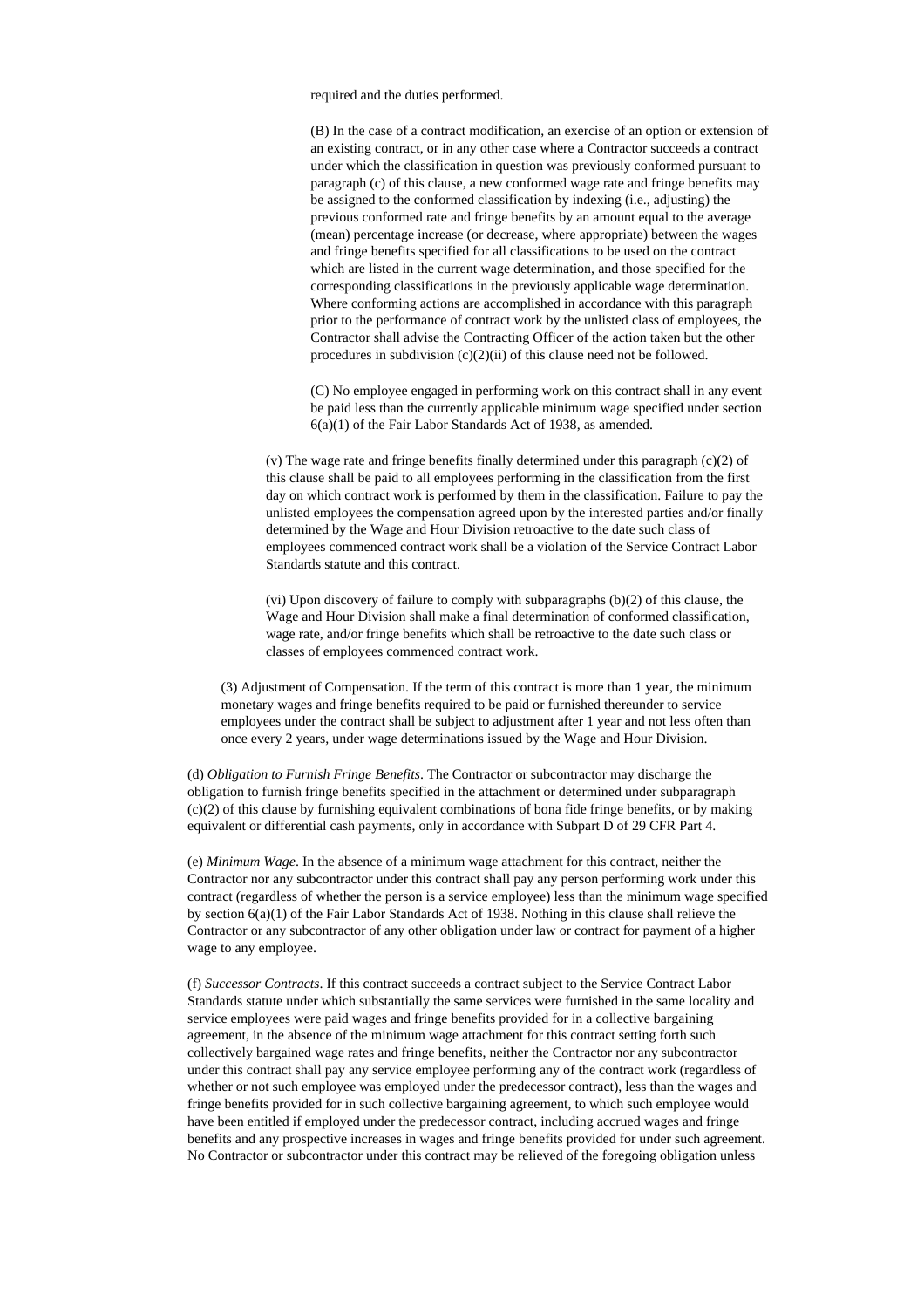the limitations of 29 CFR 4.1b(b) apply or unless the Secretary of Labor or the Secretary's authorized representative finds, after a hearing as provided in 29 CFR 4.10 that the wages and/or fringe benefits provided for in such agreement are substantially at variance with those which prevail for services of a character similar in the locality, or determines, as provided in 29 CFR 4.11, that the collective bargaining agreement applicable to service employees employed under the predecessor contract was not entered into as a result of arm's length negotiations. Where it is found in accordance with the review procedures provided in 29 CFR 4.10 and/or 4.11 and Parts 6 and 8 that some or all of the wages and/or fringe benefits contained in a predecessor Contractor's collective bargaining agreement are substantially at variance with those which prevail for services of a character similar in the locality, and/or that the collective bargaining agreement applicable to service employees employed under the predecessor contract was not entered into as a result of arm's length negotiations, the Department will issue a new or revised wage determination setting forth the applicable wage rates and fringe benefits. Such determination shall be made part of the contract or subcontract, in accordance with the decision of the Administrator, the Administrative Law Judge, or the Administrative Review Board, as the case may be, irrespective of whether such issuance occurs prior to or after the award of a contract or subcontract (53 Comp. Gen. 401 (1973)). In the case of a wage determination issued solely as a result of a finding of substantial variance, such determination shall be effective as of the date of the final administrative decision.

(g) *Notification to employees*. The Contractor and any subcontractor under this contract shall notify each service employee commencing work on this contract of the minimum monetary wage and any fringe benefits required to be paid pursuant to this contract, or shall post the wage determination attached to this contract. The poster provided by the Department of Labor (Publication WH 1313) shall be posted in a prominent and accessible place at the worksite. Failure to comply with this requirement is a violation of 41 [U.S.C.](http://uscode.house.gov/) 6703 and of this contract.

(h) *Safe and Sanitary Working Conditions*. The Contractor or subcontractor shall not permit any part of the services called for by this contract to be performed in buildings or surroundings or under working conditions provided by or under the control or supervision of the Contractor or subcontractor which are unsanitary or hazardous or dangerous to the health or safety of the service employee. The Contractor or subcontractor shall comply with the safety and health standards applied under 29 CFR Part 1925.

(i) *Records*. (1) The Contractor and each subcontractor performing work subject to the Service Contract Labor Standards statute shall make and maintain for 3 years from the completion of the work, and make them available for inspection and transcription by authorized representatives of the Wage and Hour Division, a record of the following:

(i) For each employee subject to the Service Contract Labor Standards statute —

(A) Name and address and social security number;

(B) Correct work classification or classifications, rate or rates of monetary wages paid and fringe benefits provided, rate or rates of payments in lieu of fringe benefits, and total daily and weekly compensation;

(C) Daily and weekly hours worked by each employee; and

(D) Any deductions, rebates, or refunds from the total daily or weekly compensation of each employee.

(ii) For those classes of service employees not included in any wage determination attached to this contract, wage rates or fringe benefits determined by the interested parties or by the Administrator or authorized representative under the terms of paragraph (c) of this clause. A copy of the report required by subdivision  $(c)(2)(ii)$  of this clause will fulfill this requirement.

(iii) Any list of the predecessor Contractor's employees which had been furnished to the Contractor as prescribed by paragraph (n) of this clause.

(2) The Contractor shall also make available a copy of this contract for inspection or transcription by authorized representatives of the Wage and Hour Division.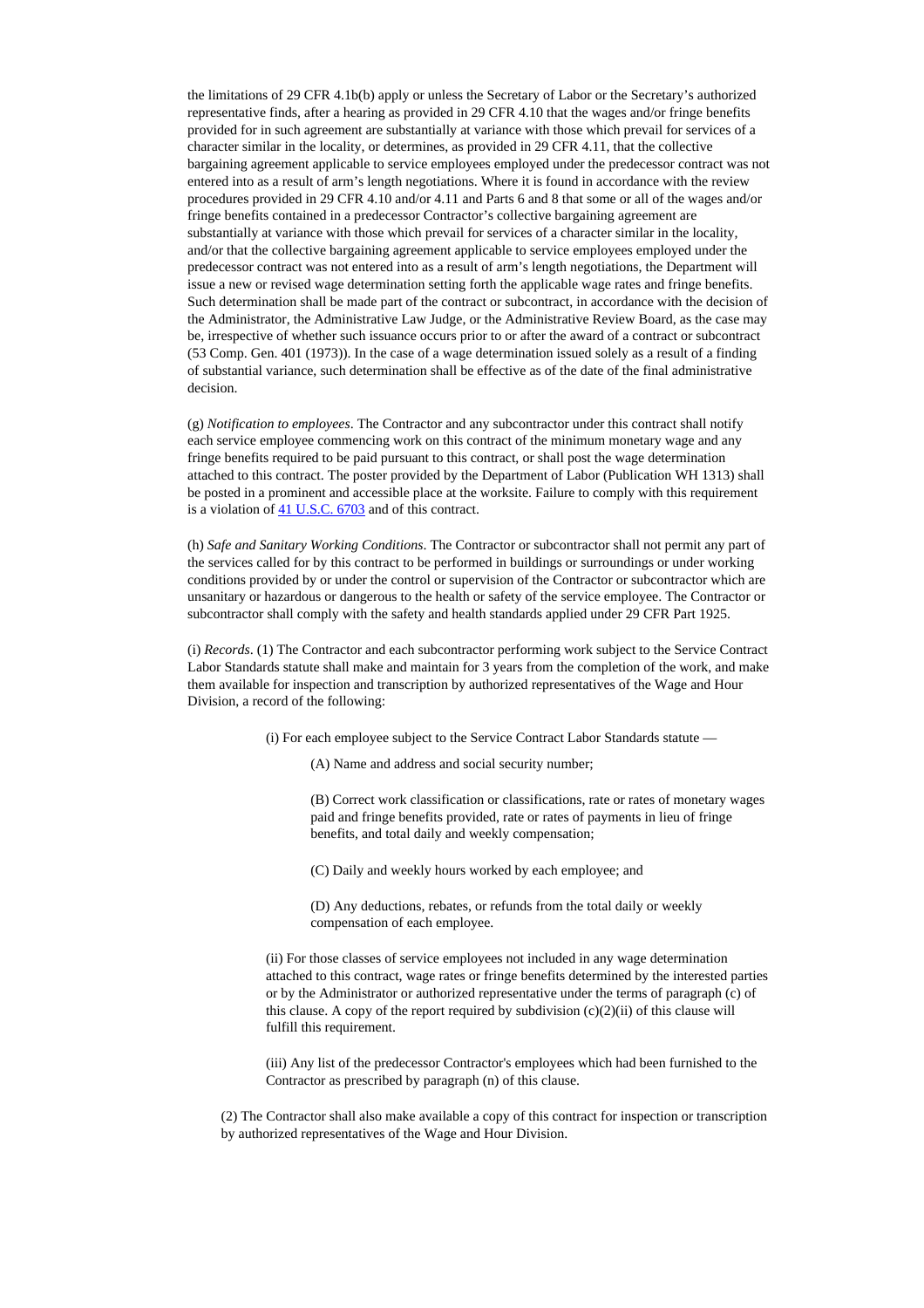(3) Failure to make and maintain or to make available these records for inspection and transcription shall be a violation of the regulations and this contract, and in the case of failure to produce these records, the Contracting Officer, upon direction of the Department of Labor and notification to the Contractor, shall take action to cause suspension of any further payment or advance of funds until the violation ceases.

(4) The Contractor will permit authorized representatives of the Wage and Hour Division to conduct interviews with employees at the worksite during normal working hours.

(j) *Pay Periods*. The Contractor shall unconditionally pay to each employee subject to the Service Contract Labor Standards statute all wages due free and clear and without subsequent deduction (except as otherwise provided by law or regulations, 29 CFR Part 4), rebate, or kickback on any account. These payments shall be made no later than one pay period following the end of the regular pay period in which the wages were earned or accrued. A pay period under this statute may not be of any duration longer than semi-monthly.

(k) *Withholding of Payments and Termination of Contract.* The Contracting Officer shall withhold or cause to be withheld from the Government Prime Contractor under this or any other Government contract with the Prime Contractor such sums as an appropriate official of the Department of Labor requests or such sums as the Contracting Officer decides may be necessary to pay underpaid employees employed by the Contractor or subcontractor. In the event of failure to pay any employees subject to the Service Contract Labor Standards statute all or part of the wages or fringe benefits due under the Service Contract Labor Standards statute, the Contracting Officer may, after authorization or by direction of the Department of Labor and written notification to the Contractor, take action to cause suspension of any further payment or advance of funds until such violations have ceased. Additionally, any failure to comply with the requirements of this clause may be grounds for termination of the right to proceed with the contract work. In such event, the Government may enter into other contracts or arrangements for completion of the work, charging the Contractor in default with any additional cost.

(l) *Subcontract*s. The Contractor agrees to insert this clause in all subcontracts subject to the Service Contract Labor Standards statute.

(m) *Collective Bargaining Agreements Applicable to Service Employees*. If wages to be paid or fringe benefits to be furnished any service employees employed by the Government prime Contractor or any subcontractor under the contract are provided for in a collective bargaining agreement which is or will be effective during any period in which the contract is being performed, the Government prime Contractor shall report such fact to the Contracting Officer, together with full information as to the application and accrual of such wages and fringe benefits, including any prospective increases, to service employees engaged in work on the contract, and a copy of the collective bargaining agreement. Such report shall be made upon commencing performance of the contract, in the case of collective bargaining agreements effective at such time, and in the case of such agreements or provisions or amendments thereof effective at a later time during the period of contract performance such agreements shall be reported promptly after negotiation thereof.

(n) *Seniority List*. Not less than 10 days prior to completion of any contract being performed at a Federal facility where service employees may be retained in the performance of the succeeding contract and subject to a wage determination which contains vacation or other benefit provisions based upon length of service with a Contractor (predecessor) or successor (29 CFR 4.173), the incumbent prime Contractor shall furnish to the Contracting Officer a certified list of the names of all service employees on the Contractor's or subcontractor's payroll during the last month of contract performance. Such list shall also contain anniversary dates of employment on the contract either with the current or predecessor Contractors of each such service employee. The Contracting Officer shall turn over such list to the successor Contractor at the commencement of the succeeding contract.

(o) *Ruling and Interpretations*. Rulings and interpretations of the Service Contract Labor Standards statute are contained in Regulations, 29 CFR Part 4.

(p) *Contractor's Certification*. (1) By entering into this contract, the Contractor (and officials thereof) certifies that neither it nor any person or firm who has a substantial interest in the Contractor's firm is a person or firm ineligible to be awarded Government contracts by virtue of the sanctions imposed under 41 [U.S.C.](http://uscode.house.gov/) 6706.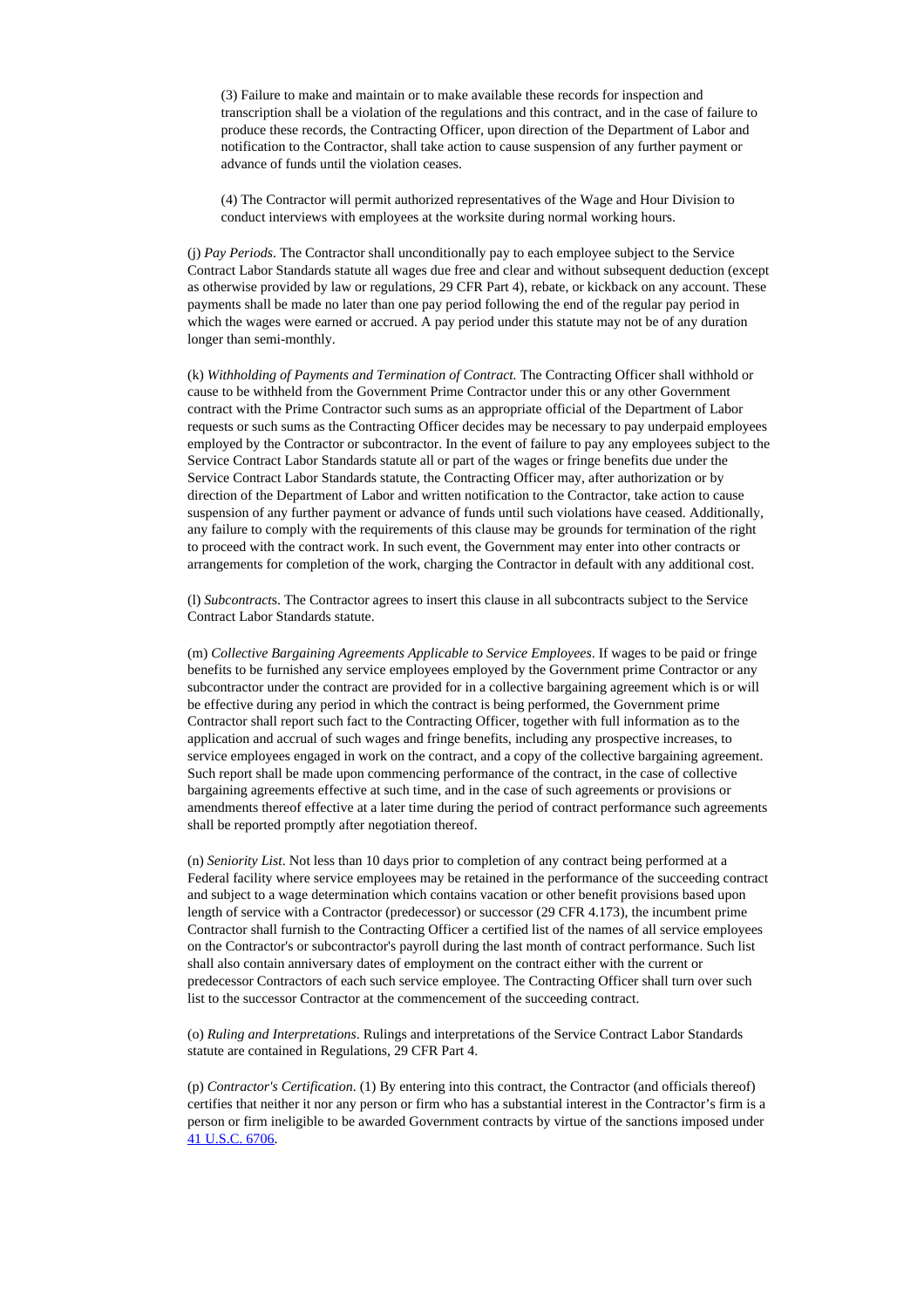(2) No part of this contract shall be subcontracted to any person or firm ineligible for award of a Government contract under 41 [U.S.C.](http://uscode.house.gov/) 6706.

(3) The penalty for making false statements is prescribed in the U.S. Criminal Code, 18 U.S.C. 1001.

(q) *Variations, Tolerances, and Exemptions Involving Employment*. Notwithstanding any of the provisions in paragraphs (b) through (o) of this clause, the following employees may be employed in accordance with the following variations, tolerances, and exemptions, which the Secretary of Labor, pursuant to 41 [U.S.C.](http://uscode.house.gov/) 6707 prior to its amendment by Pub. L. 92-473, found to be necessary and proper in the public interest or to avoid serious impairment of the conduct of Government business:

(1) Apprentices, student-learners, and workers whose earning capacity is impaired by age, physical or mental deficiency, or injury may be employed at wages lower than the minimum wages otherwise required by  $41$  U.S.C.  $6703(1)$  without diminishing any fringe benefits or cash payments in lieu thereof required under 41 U.S.C. [6703\(2\)](http://uscode.house.gov/), in accordance with the conditions and procedures prescribed for the employment of apprentices, student-learners, persons with disabilities, and disabled clients of work centers under section 14 of the Fair Labor Standards Act of 1938, in the regulations issued by the Administrator (29 CFR parts 520, 521, 524, and 525).

(2) The Administrator will issue certificates under the statute for the employment of apprentices, student-learners, persons with disabilities, or disabled clients of work centers not subject to the Fair Labor Standards Act of 1938, or subject to different minimum rates of pay under the two statutes, authorizing appropriate rates of minimum wages (but without changing requirements concerning fringe benefits or supplementary cash payments in lieu thereof), applying procedures prescribed by the applicable regulations issued under the Fair Labor Standards Act of 1938 (29 CFR parts 520, 521, 524, and 525).

(3) The Administrator will also withdraw, annul, or cancel such certificates in accordance with the regulations in 29 CFR Parts 525 and 528.

(r) *Apprentices*. Apprentices will be permitted to work at less than the predetermined rate for the work they perform when they are employed and individually registered in a bona fide apprenticeship program registered with a State Apprenticeship Agency which is recognized by the U.S. Department of Labor, or if no such recognized agency exists in a State, under a program registered with the Office of Apprenticeship Training, Employer, and Labor Services (OATELS), U.S. Department of Labor. Any employee who is not registered as an apprentice in an approved program shall be paid the wage rate and fringe benefits contained in the applicable wage determination for the journeyman classification of work actually performed. The wage rates paid apprentices shall not be less than the wage rate for their level of progress set forth in the registered program, expressed as the appropriate percentage of the journeyman's rate contained in the applicable wage determination. The allowable ratio of apprentices to journeymen employed on the contract work in any craft classification shall not be greater than the ratio permitted to the Contractor as to his entire work force under the registered program.

(s) *Tips*. An employee engaged in an occupation in which the employee customarily and regularly receives more than \$30 a month in tips may have the amount of these tips credited by the employer against the minimum wage required by  $41$  U.S.C.  $6703(1)$ , in accordance with section  $3(m)$  of the Fair Labor Standards Act and Regulations, 29 CFR Part 531. However, the amount of credit shall not exceed \$1.34 per hour beginning January 1, 1981. To use this provision —

(1) The employer must inform tipped employees about this tip credit allowance before the credit is utilized;

(2) The employees must be allowed to retain all tips (individually or through a pooling arrangement and regardless of whether the employer elects to take a credit for tips received);

(3) The employer must be able to show by records that the employee receives at least the applicable Service Contract Labor Standards minimum wage through the combination of direct wages and tip credit;

(4) The use of such tip credit must have been permitted under any predecessor collective bargaining agreement applicable by virtue of 41 U.S.C. [6707\(c\)](http://uscode.house.gov/).